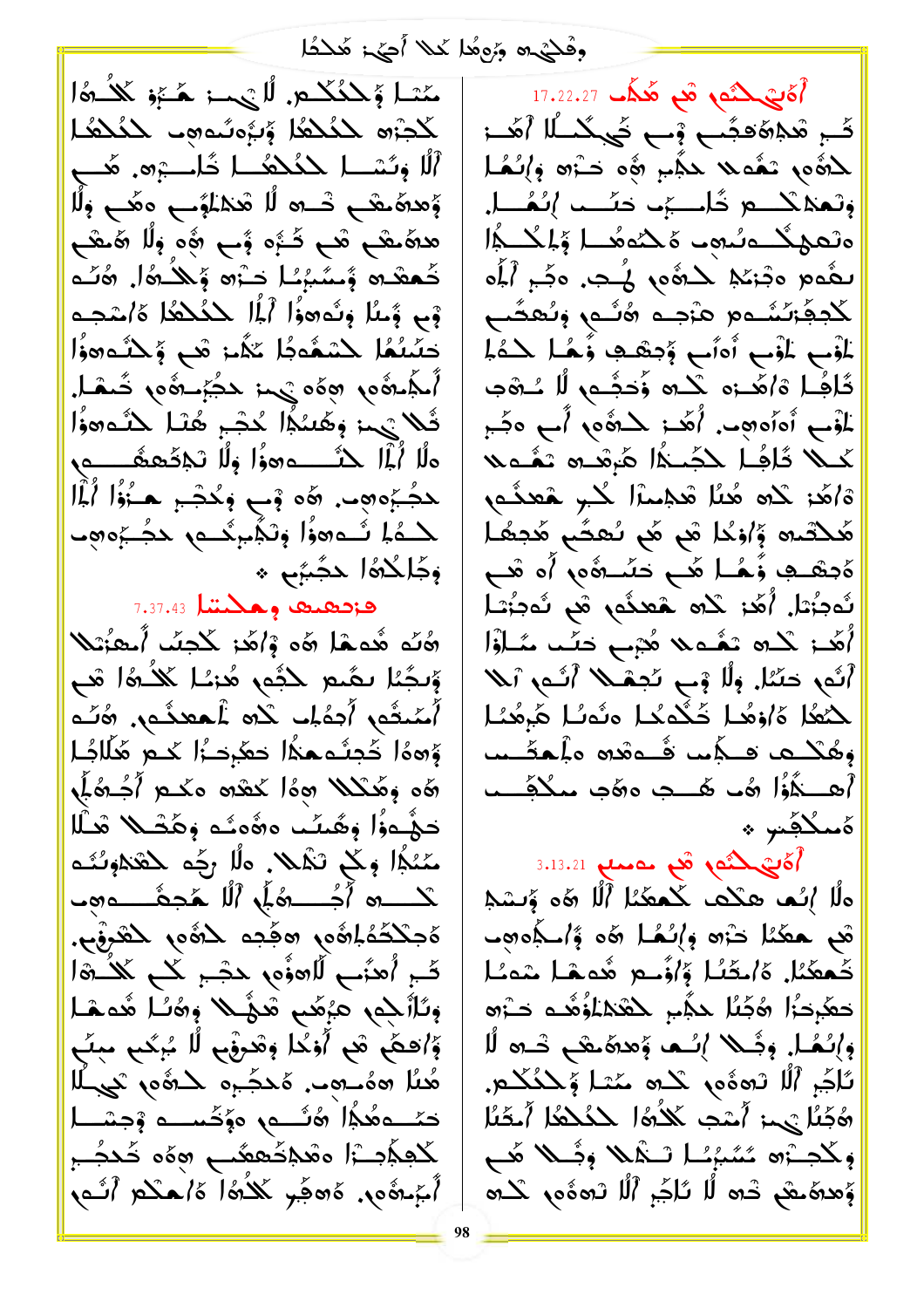وفَحْيْهِ وَرَوهُا مُحْلاً أَصَبَ هَحْدُا

وي وهده والمحك حكمة كال وڤـــــه ﴿ وَ سُـــــووْي . مَكْمُتْــــــل رەۋىخقىد بە رەھ (كەن الْمشخصة لَّكُمْ يُسْلَمُ الْمِنَارِ وَقَالَهُ مَنْ حَوَهُا هُدَوُها تَحَمَّلَ. وهُنَا يَحْقَلْ **َوُّەممُنْــا. ەُحكْمْشْــەلُ**ا ھْھەكْبِـھُــا. ەھُكھُا سُكھُا حثَّو**ُ**ثَا ﴾ تَكَبِّرْ تَعِمَّى مَتَحَتَّفُ حَوْتُا رُوهُا هُرُهُا. ەثْمُمْكُمْ كَبْلا فُوحْشُتُا. ه لُخُدًا نَعْد سُمُا ﴾ دِّعِ هُــــا بِهِــــو دَّاتِـــا هُرْهَـــا. ةاحكَمادَك وَصَبِ أَقطوُ لِ مروج فُنُوهُمْ ثُمْ لًا هِنُبِ ۚ، وۡاٰ النَّهُ بِ كَبِيلًا ثقثوثا و همُسُا وُسْمٍ هُم وُمعًا. ەَحرَّەشە ائا لِمُؤْمَّدَاً. مُتَبَلًا كُمْ وَسَوَّوْمِ رُوهُا. وَمِنْكُمْ لَا كُلُوهُ اللهُ \* مْدَارُدُلْ. حقُلًا. حكَّوْخُرِ هُنَّى تُهْمَ إِتْلَ هُا هَكُمْ ۚ وَقَا وَرُوهُمْ ۖ وَلَٰهُ مِنْ الْمَحْدَةُ لَهُ هُدَــَٰٓىب كُمِعَنُـا وَدَّــلا وَجُعُـا وِلَٰا مُكُلِّ ٱاصُّا حرَّەھْدە . كُلُّ وُّەمْنْدَا هْكَمْكُنْ وَحُيْثُمْ لِمُسْتَمِنَ وَالْمُسْتَمَرَّةَ الْمَسْتَرَامَةَ وَالْمُسَبَّرَةَ مِنْ الْمَسْتَرَامَةَ أعدَّده ما \* إِسْتَمَاءِ. حَقَّاً : حَيْمَ كَبَاءَ هُومِهَا هُدهَا زُمعًا وَتَحْتا. وَ/هِكَكُمٍ كَلا كَتْعَبّْكُلْ. رُوْ رُجْعُلْ خُرِجُنْت شَەرەؤُلْ. حِنُوجًا هِجُبْدًا وُبِيُبُمَا ﴾

وتدهؤه فكشب لمسككة أا وإحكار ٱُٮـِﺮٖ و۪ۡجِدٖۡٮـڢ خَجِدَٰۖڂًـا وَۡىَجۡصَـا ۖ حَفَـا أَوْحَكُبِ هِنَّبٍ حَكَبِحَــٰٓءَا نَجِعَــٰٰٓهَا أَه وْجِسِجًا هُوَجَدُّهِ ۖ كُبِ حَيِّبٍ أَيْحَادِكِمْ. ٱلْا هفَكَــٰذُهِ ۚ هُـمَتِنْــهِ ۚ وَهَكْثُـــهِ مِ ەكـــەنى بَاللَـــە / وَوَهُــــى وَمــــەٰ اُ وَحَكَبِ بِأَوْمٍ وَأَمَّاهُمْ هُجِبَرَ لَهُ مَنْ الْمَحْمَدِ أَهْلَىثُم لَاهَلا هُم خُضْلاً \*

قَدْمٍ وَوَهُمَ مَكَلًا أَتَهَا هَكُمْ فَهْيَهُا. مُدُو حَدْلُه مَفْحُزِه صْحَدٍ. \* قَ . رَبَّْ سَا لَا صَدْتُهْ . 3 *® حُ*ثُه *أَا* وهُن مُحفَّده *®* دُاْ وِحُرِيْكَـدَا فَـْهُـنَ كَـدَّبِلُه مْعِ يُـحَدَّـماُا. هُت دُهْ هُنئُا نَهُ: نَكْبُنُ خُرِيْكَتْ نُوهُوَّا هَمِنْا وِهَبْمِ كَمْعَنْنَا هِلْاوْخُنُنَا. هَبْ حَذَبِلُو ەڭكە: ئىكتېمىنى كىرىگىنىڭ ئىدىن

## مُكُوْ أَةَ تَ كَمُكُمْ . حمُلًا أَبُلَ إِبُلَ نُوهِ وُ

هكُد هُوهَا مْوْمَا وُسْعُا. لْاهْتُواْ وكَعَدًا حَزَحَزًا وِيُّـمَعَطَ وَـمَّـع وِفُزُهِـمَّع وْالْمَلْكُد حُرِيْكُمْا لِحَقْوِمَ بِمُتَكْفَلَ. مْعَمُّا وُٱلكَّاهِ وَوَٰا لِمُعْعَظِ ٱلْقَمَّاءِ ﴾ ئــەتكلا مـــەَةْلَمْل. ەرگىئـــا مىْــا وتمْـهلا. هُلْهْـا لِحَفِّيبِـتْزَا هَنْقَـهُـدًا هْمْ نُوَجُلُهُ شُمُلُ وَهُدَاً ﴾ إِسْتُطُ. حَقُلًا. هُوَّوَّە وَفَّا أَنَّكُومِ هُدهَا بِدًا کہہ هُمَّنَـٰهُا مَکَـٰلا هِهُا مْعَصُلُ لْلْعَشَـٰهِ أَلْـ وَكَعُصًا. وَهُــَىٰ سّده لّکے ریگڈا مُنا ہے:ُوُه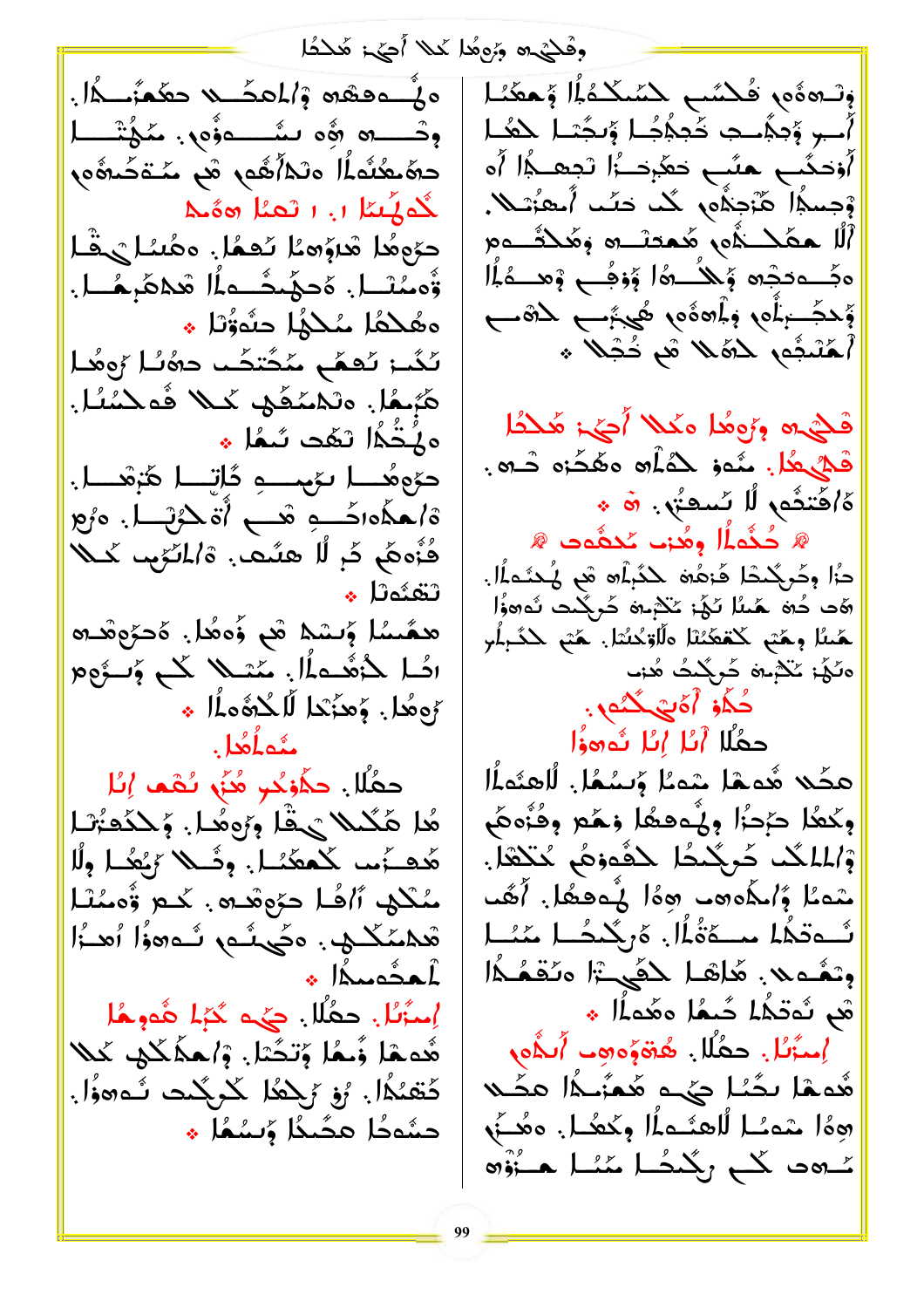وفَحْيْهِ وَرَوهُا مُحْلاً أَصَيْءَ هَكْمَا

أَكْمَا أَحْكَمِهِ كَحِلًا حَنَّتَ تَعْزَائِكَلَّا مِمَّةُ، أَا هَؤُتَ كُلَّا هُولًا وَّمِعْنَا وُصَّى الْمَسْرُهْكُمْ الْمَدْهُمُ الْمُعْهَدُ الْمَسْتَمَاءُ أَهْتِكُفٍ. وهُـا وَمِيرًا كَعُباً. وِسْكُم ەأئعـــزە. مىئىئىم وئىشلىشىم ھكســـو مَكَلا أَكْلَاهُ أَيْكُلُّا هَوْلِمْلَا. حَكَّمَا هْمِ أَكْدُّا وِنْهِ زُهْ هُنَّى كُنْتُهُمْ الْهُمَا ھُنْبٍ. هُدها ہُب رُكُّب هُؤُلا كَعُما. ةَالمُأَهَّد: كُلُّهِ . حَشْرِ مْدَسَل وَسَمُّا مَقَّع كَلا مَتْعَدًّا خَعْدِهَا هُمَّنكُل هُنَّى هُم وِتَعَدْوِكُمْ شَمَّ مَدَّةُ أَلَّا هَ سُدَهَ وَ دُونَ وَ هُدَاً هُمْ آَهُمْ مَنْ هُعُـا هُؤُـهِلًا. ه/ُـــو مْكَـٰهِ /ُكْـهُاْ. حَدٍّ هُوهَا كَشُوبًا وَسَنُعًا وَأَهُنَّعَ حقْدِبُكُمْ هُمْنَ حُمْلٍ. هِ تَصْلًا هُب وقداوكُن وهُ أحمَلُو حشومًا وَسَنْعُلَ. مْداَٰ هَا، مَوَّه هُم بِاُل مِنْمَضَ هِهُا ولَا مِثْقِجٌ هِهُا حَمْدُهُ وَيَحَدُّلُ هُــأَلَمْ هِهُا. هَاهُمَّا هُنْشُــا وَهَهَّتَــأَلَّا لمكْمًا مْدْهَبْبِ ݣْلْافْتُا. مْعْشُلْا ـلْوِهُدومُاْ بِجُزِهِ ۚ حَسْدِيْا وَبِسُمُا جَرْهُا لمُتَعَفُّدُه وسْلَحْدُا \* حْبِلًا هَبُعِيدًا مُحْفًا كُحْتَيْهِ وِلَا الْمَرِغَ سَــفَمَّةَ وَهُمَّكَــهِ أَمَّ وَهُمَــةَ دْوْيِبْسَا. دَهُكْفُسا كَسْدُّەي اُوْٱلْ وأهسُــولَما. حُكْــا إنْــا. وَلمنْــووْى حكَّةِلُّمْسَ هَٰزَنُــكَا. ۖ حَجَّنُــا لَٰا حَسَّـ مَّتْ هُلًا مِّخُكْــدًا وَوُا أَثَّـــهِ ٱلْلَّ

وفَحْيَى ورُوهُا هُبُعُا وَاوْحِنَب فْحَيْهَا. وأَحْثَا وَاؤُحِرْ شُوهَا شُوعًا حعَدِدُ ٗا ٖ. وُكَنُا حَدَّبِ كَعَمَاوَهــو مَنْ وَالْمَا. شَمْعُ فَيْ مِنْ مِنْ هُنُـه، وَيَكْنُبُ شَيْءَ مِنْكُـرَةٍ وَسَاءُكُــدَا بِ هُزلِمُنَـــ لَا تَتَعَنُّونَـــا وُالْمَـــح لْمَكْسَبِيُّونَ وَالْمُسْتَمِعِ وَمَعْقَمَدَتُوسِيمَ. ههَّبُبِ ثَكْتُلًا وِاثْثُقَاًا. أُسِرِ أُنْثُقُف ەَحنّتْ مُعزّْامُلا. حنّت مُعزّْاسُلا وْبِ حِبْ مِّتْلًا هِلُوهِ تُذَا وَحِجَّةِ أَكْدَةًا . فَــرَّى أَنَـــه شـــم حـدْدْخُـمَــــرةُه م هُمِنَكَ أَنَّهَ حَبْعَاً وِهُءَفٍ. هَٰاقَـْعَا أَنَّهِ هُمْ شَرَوْمٍ هَ/حَدَّه أَنَّهِ حَمَّدًا أَمِرٍ وَحَكَصُمَكَا). ةَنفَعت كَعَرِضُوا. وهُـــا وِلَا مـــــرُه قَدادُــــوحَكَٰا هُـَـ وْالْمُكْبُوهِ كُلُّهِ حَقَّوْقِ هُنَّتَ هَٰزَلِيَّبَ كَمِلًا هُدِهَا مَكَمًا أَكْتُهَا وْاهْتُبِ. أَلَّكُلُّمَانُ لِكَفَّرِدُوا الْمَانَا أَمِرٍ وَمَعَنَّـمَا. تَعْكُمْ وْلِيئًا هِغْبْشُـهِـلًا هُوْا. أَحْمَــة ثَهِ لِلْهُنُسَالِ وِسْمَنُسَالِ هُرِهُنَسَلِمٍ ۚ هُبِ وَأَلْمَحْتُمْ لَحْتُمَا \* أَسِمْ إِنْقُبِ وُاهِنَّبٍ. وَوَْيُسا كَلَمْهِ الْمَهْدَا الْمَدْهُمَا الْمَرِؤُهَ وَهْ الْمَدْهَمَا سمِّمَّب، کَبِّ سَبِّ تَلاَحُهَا کَبِ اُوْ<br>وَ*مَاْ*ا وِمَّەت أَکْدُّا حَدُّکَبِ شَفَقَا۔ هُنۡنِــــم ۖ تَعۡنَفُكُمۡنَـــم ۖ وَوَّد ۖ هُ٥ أَ٥ اگدۇ پ أَمْحَنُـا وَسَنَـةَا كَــلا وْعِنُـا هَيْــدَأْ وَحِعُدُ بِعَيْنِ حَجَّنَبٍ هُزَيْهِ أَهْزَيْنِي.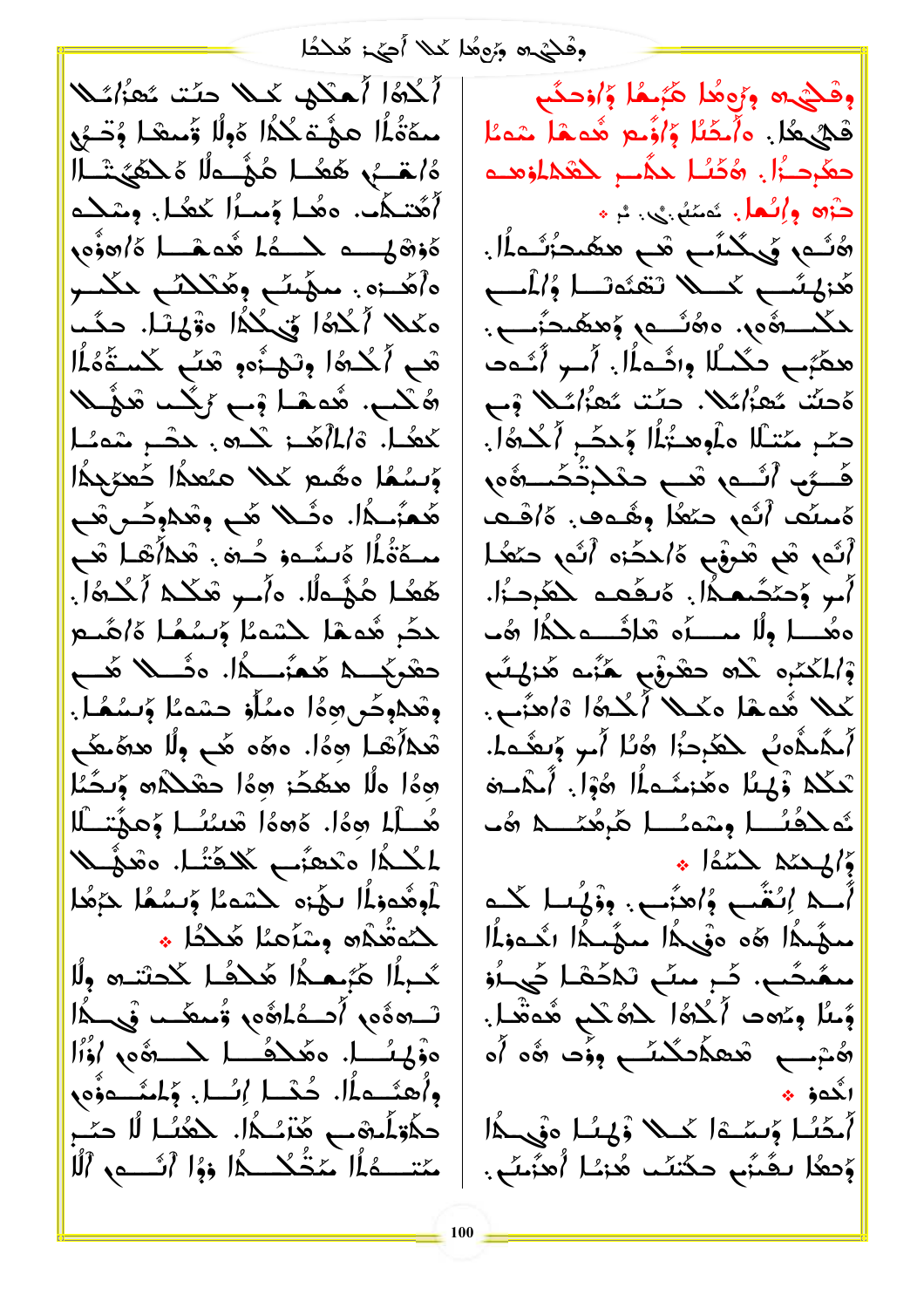وفَحْيْهِ وَرُوهُا مُحْلاً أَصَبِ: هَٰكَمَا

كَعَزُوْا هُ۔ سْمِئْا كَحِئْلُهْ كَلِّكَ كُلْهَ مَّمِسُلًا وأَهِدٌ وَأَلَّا رَبِّ وَجَمَدُ ا هُحرُّهڤعه لُحُا هُنًى تَشُمِي حَكْمِ لَٰٓٓٓ هُوَوَٰمُلُا. همُسُل هُنَّوَ هُمْعَ. أهَكم وهُكُلا كُلْع تُلفُوَمُعُلُّدِهِ هأَهَٰذِ. وأَحَضُلُ وَٱوْۡــم هُـٰمَــمُــل عَـٰمَـٰـلُ حعَدِدُ!. هُدَّسًا حدَّمٍ حـْرَه وإِسْعًا لِلْعَلِمَأَوُّهُــهِ. هَــمٍ وَحدهُ حَتَّمٍ تَــده لَّا ئاكر. ئەملەن، ئو م هُهُا حِكْبُهُ وَسَدْهُ كَثُمٍ وُهِمْا وُهمُسُل ەُوسْدا \* ٱلْمَلَوُّسِيعِ مُتَمَسًّا وَسَيَّسَوْوَى حَسِيقٍ. ەَھمُسُل ۋٖٮ شَوُّىلا ھَھ ُڑا مِمَتْل هُوهُتبْدًا هِهْيَعُلُدْهِ أَلْمِ كِعَظُ هُكْلَهَا **ێڔڮٚٮڂٳ؞** متعملا وأؤجع وها هؤا كتنكفأا هُؤُوتُكُمُ احْزَمِ هَعُل كُنْكُمْ وَوَٰا كُلْمَ ەھُـــ ومُــأَوْ 1هُ أُــُـــه . مُـــهُ ص 1هُ أ كُلُّهِ أُهْتُماْ! همَّسْاً وَجِي لِأَكْتُ فَيْ} أَحَدُ} هوَ: هُم سَهَّىٰهُ أَمْرَهُ ا لاملائ مغتل أَهْدَا اللَّهُ مِنْ مَنْ اللَّهُ مَنْ اللَّهُ اللَّهُ مَنْ اللَّهُ مَنْ اللَّهَ مِنْ اللَّهَ مِنْ ا ٱلْا هَدءُ! هَىسُـا هَــ هَـكـد ىحُـُـا أَسْكُوهم هِوْا. هُكْتُا وِسْعَا رِبْكْتُا ا وَهُمَّسُا كُمْ شَيْ كُمْ لَمُسْهُمَّةٍ مِنْ الْمُسْتَمَرَّةِ مِنْ الْمُسْتَمَرَّةِ مِنْ كَعْتُــــدُه مُــــــهِ حَــدُووُّتَــــا هُهُم وَهِدهَ هُو دُو لَا تَاحُـر ٱلْلا تَـاؤُ لِمَنْنَـا وَ حَدُكُم \* َحۡسَكَۃُۢ أَا ۚ وۡحَتُٰٓ أَا ۚ ٱ مَّكۡنَا ۚ وَبَيۡكُٰٓ ا ٱ نَّم ۖ رَهُ فَيَسْمَلُكُمْ وَهُ مِنْ أَهْلِيهِمْ الشَّامِ وَسَمَّدَ مِنْ مِنْ مِنْ مَنْ مِنْ مَنْ مَنْ مَنْ لحَقَّدَسُنَا مَأْوَوُسَمَّا وَجَعْدُهِ مِنْهَدًا بُلاْف *أنَّه \** مِبَرُهِ. وَمِنْقُهُ أَلْ كَحَزَٰا أُتَـٰكُمْ وَهُـٰتَوِبُ. أَبِدُّهِ ۚ وَبِ كَسِعُا مِّي هِعَنَا أُحِكْبِ ، مِمَّاه أَجْرِيَّةَ مِمْلَا الْمَدَّى، مَالَّهُ مِمَّاه هَ لَحْقُنُا هُنَّى وُلِينًى أَسَلُّهَ؟ هَجَرْهُما لْاهَكم أَهُبَدَٰزُهُم بِ كَبِيلًا ۖ فَقُورُهُ ا لَـٰهُ ۚ }مِفۡمَٰرِيۡءُ٥ الۡلوۡءُ٥ صَلَّمَـٰهُـء } وُالْمَا أَحِنُـــا وِسْمَنْـــا لْمَكْســـب لْحُدْهُهِ . رُجِعًا وَضَّرِ كُمَالًا حَرُّوصِهَا هَهَْىلُمَا مَعُنْسَا. أَسِدُّەر حَزَمُنَا لْلَهَمْتِ لِمُفْجَعِدٍ خَلَقُوهُا مِكْمَمُرا وفَى الْمَصْلُمَا مِنْكُمْ الْمُسْتَوَاءُ وَالْمُسْتَوَاءُ وَالْمُ هُكَمَنُسُمٍ أَسِكُومٍ. وَهُكُسُمٍ أَنْسَمِ وَۗاقْعِهِ لَٰلَهُمْ مَكْتَمَا هُمْ فَزَوۡتِهَا ﴾ حَقُّم هَيَّ ثَالَ مُعَدُّه وهُمَّه ممُّزه حشەسُل وُٱوۡٓىـــــــو هُــمــْمـــلَ مقْعَـــوهُ وَلَا مك مَنْ اللَّهِ وَمَنْ اللَّهِ مِنْ اللَّهِ مِنْ اللَّهِ مِنْ اللَّهِ مِنْ اللَّهِ مِنْ اللَّهِ مِنْ حَقَـٰلاًا ۞ وُىـضًا ۞ الْمُ اللَّهُ مَنْ هَـٰهَـٰ ا. ەُولًا ھَىھْىـد للْعْلَــدُاھ وَىـحَّـُـا داَّىــو تَمِكْتُبِيَّةُ مِنْ كَيْتَنَا ۖ مَّكْدِء وَلَا ۖ مُـزَه دشملل ه دەُب وشەمْا مْكَمْ: شَمْ مْتَدَٰمَاْ كُنْصَار وهُــووُّا وَمِنْصَى هُــا. مَدْ كُلُّــــلا وَوَا لُّا مْنَوْهِ دُوْهُ وْالْمُكْلّْدْ حِسْوْسًا وْسْتُغْلَ ه أَهَدَه . وِهُم مَمْلًا مِعْدِدَبِنَدَأَ أَمْدَ ∻ ఈ⇒